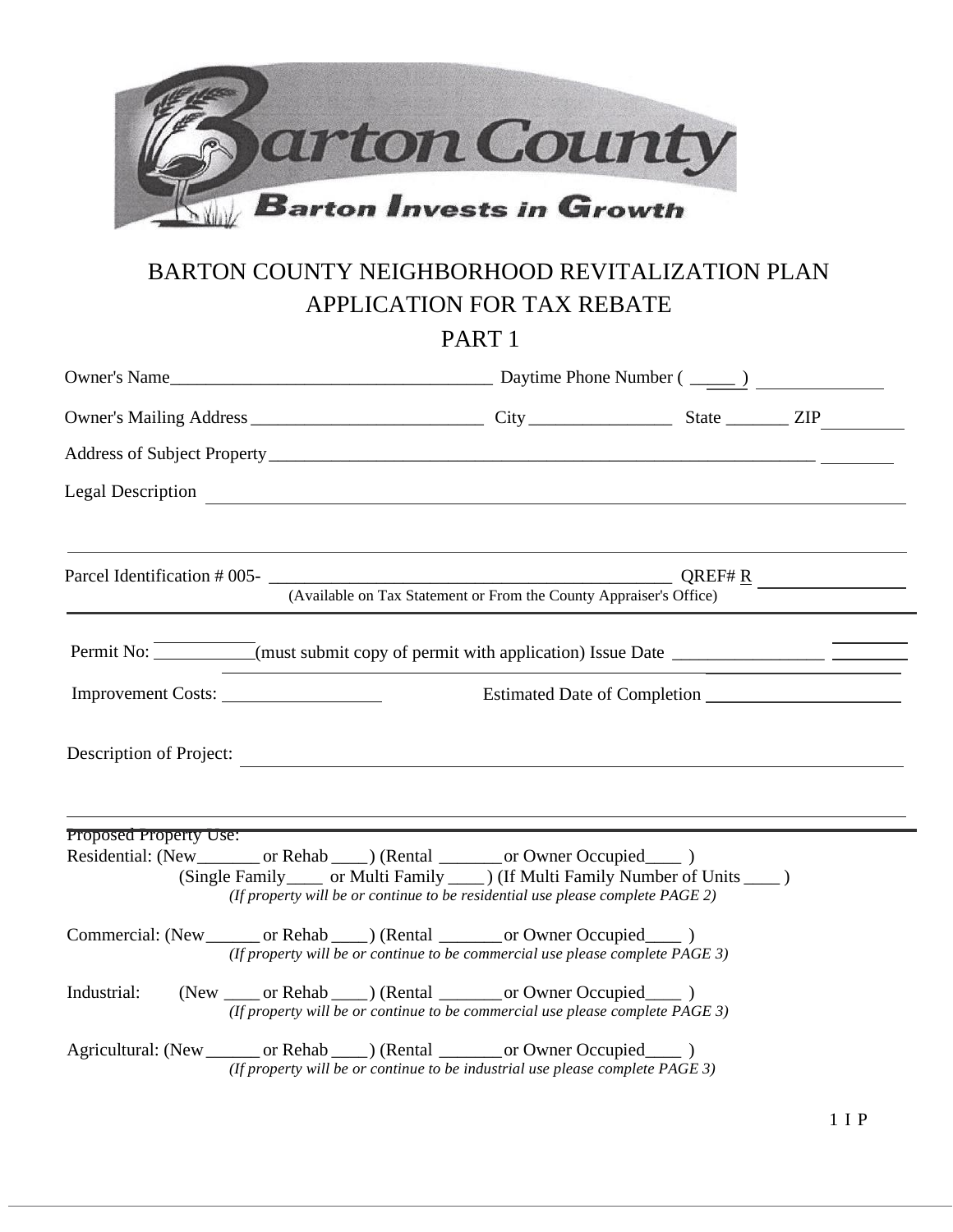

#### PART 1 - CONTINUED **RESIDENTIAL PROJECTS**

| (Please attach copies of cost documentation, blueprints, and or plans)                                                                                                                                                                                                                                                                                                                                                                                                                                                                                                                                                                                                                                        |
|---------------------------------------------------------------------------------------------------------------------------------------------------------------------------------------------------------------------------------------------------------------------------------------------------------------------------------------------------------------------------------------------------------------------------------------------------------------------------------------------------------------------------------------------------------------------------------------------------------------------------------------------------------------------------------------------------------------|
| Please check ONE (1) of the following that best describes the construction of your project:<br>___Contractor Built (turn-key) ________Prebuilt Home Moved Onto Site (______ on frame _____ offframe)<br><b>Contractor Built with Owner Participation</b><br>(Amount of Owner Participation ______ Hours _________ % of Project \$ ___________ Value)<br>Owner Built<br>Other                                                                                                                                                                                                                                                                                                                                  |
| NEW RESIDENTIAL<br>Foundation: Slab______ Crawl _____ Full Basement ______ Partial Basement _____ Walkout Basement __                                                                                                                                                                                                                                                                                                                                                                                                                                                                                                                                                                                         |
|                                                                                                                                                                                                                                                                                                                                                                                                                                                                                                                                                                                                                                                                                                               |
| <b>Number of Rooms Above Grade</b>                                                                                                                                                                                                                                                                                                                                                                                                                                                                                                                                                                                                                                                                            |
| Main Floor: Bedroom(s) _______ Kitchen(s) ______ Living Room(s) _______ Separate/Formal Dining Room ____<br>Living/Dining Combo _______ Kitchen/Dining Combo_______ Family/Rec Room(s)_______ Den/Study/Office __<br>Upper Floor: Bedroom(s) ______ Family/Rec Room(s) ______ Den/Study/Office ______ Other ____<br>Basement Information(Ifapplicable): Bedroom(s) _______ Family/Rec Room(s) ____ Den/Study/Office _<br>Other $\qquad$<br><b>Plumbing Information</b><br>Number of Baths on All Floors: Full Bath(s) ________ $\frac{3}{4}$ Bath(s) _____ $\frac{1}{2}$ Bath(s) ____<br>Number of Additional Fixtures: Double Sink(s) Extra Shower or Tub Laundry Sink Wet Bar<br><b>RESIDENTIAL REMODEL</b> |
| <b>Room(s) Remodeled</b> (Please Mark All That Apply)                                                                                                                                                                                                                                                                                                                                                                                                                                                                                                                                                                                                                                                         |
| Bedroom(s) Kitchen(s) Living Room(s) Dining Room Family/Rec Room(s)<br>Den/Study/Office ________ Bathroom(s)BasementOther<br>Room(s) To Be Added                                                                                                                                                                                                                                                                                                                                                                                                                                                                                                                                                              |
| Bedroom(s) Kitchen(s) Living Room(s) Dining Room Family/Rec Room(s)                                                                                                                                                                                                                                                                                                                                                                                                                                                                                                                                                                                                                                           |
| Den/Study/Office _______ Bathroom(s) Basement Other ____________________________                                                                                                                                                                                                                                                                                                                                                                                                                                                                                                                                                                                                                              |
| OTHER STRUCTURE USED FOR RESIDENTIAL PURPOSES                                                                                                                                                                                                                                                                                                                                                                                                                                                                                                                                                                                                                                                                 |
|                                                                                                                                                                                                                                                                                                                                                                                                                                                                                                                                                                                                                                                                                                               |
| Construction: Wood Frame Pole Frame _____ Steel Frame __________ Concrete ________ Fireproof Steel _____ Other                                                                                                                                                                                                                                                                                                                                                                                                                                                                                                                                                                                                |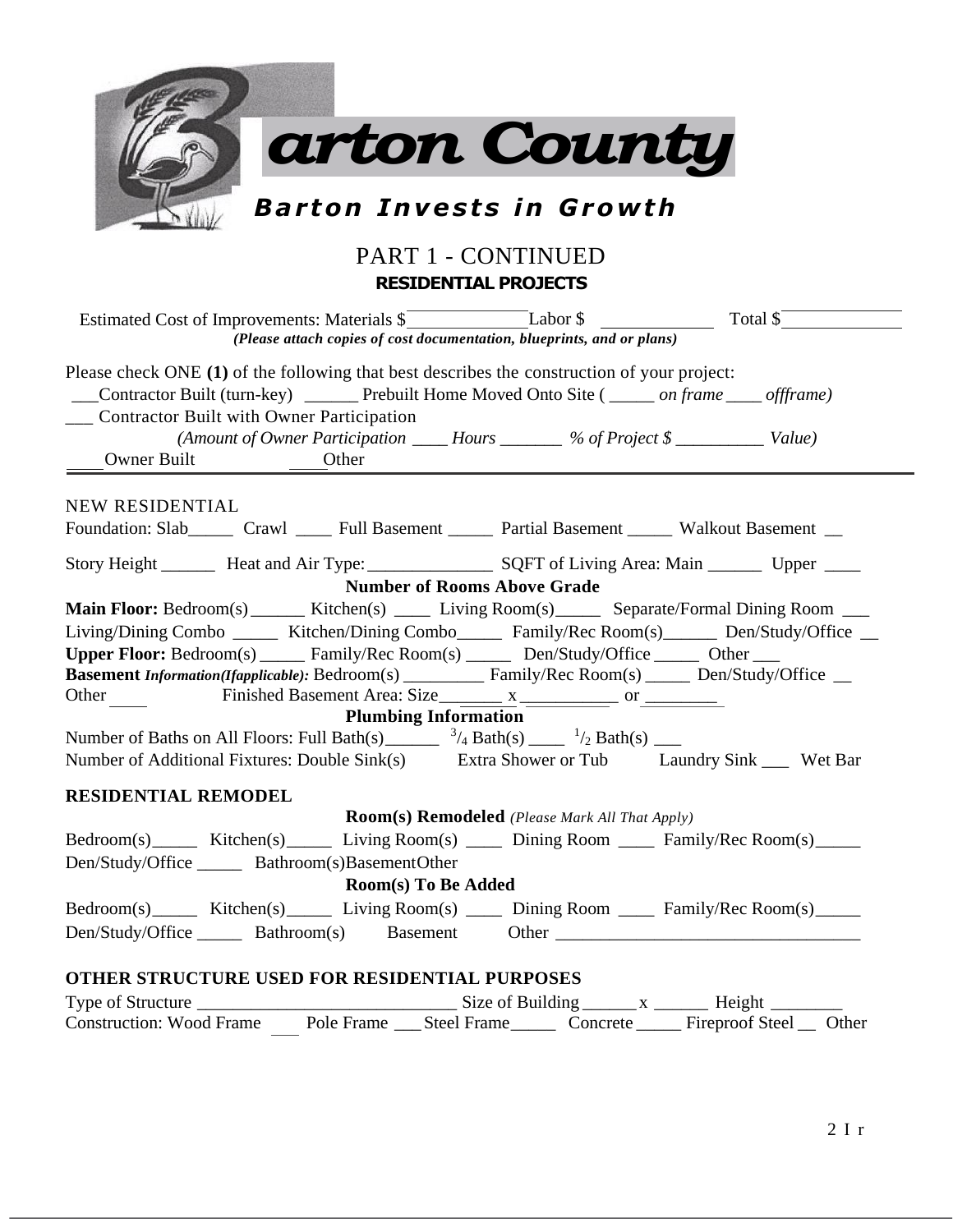|                                |                                                        | <b>Barton Invests in Growth</b><br>PART 1 - CONTINUED                                                                                                                             |
|--------------------------------|--------------------------------------------------------|-----------------------------------------------------------------------------------------------------------------------------------------------------------------------------------|
|                                |                                                        | COMMERCIAL/INDUSTRIAL/AGRICULTURAL PROJECTS<br>(Please attach copies of cost documentation, blueprints, and or plans)                                                             |
|                                |                                                        | Please check ONE (1) of the following that best describes the construction of your project:                                                                                       |
| Other                          | _ Contractor Built with Owner Participation            | Contractor Built (turn-key) _____________ Prebuilt Moved Onto Site _________ Owner Built<br>(Amount of Owner Participation _____ Hours ______% of Project \$ _____________ Value) |
|                                | <b>List of Buildings Proposed to Be Demolished</b>     |                                                                                                                                                                                   |
|                                |                                                        |                                                                                                                                                                                   |
|                                |                                                        |                                                                                                                                                                                   |
|                                |                                                        |                                                                                                                                                                                   |
| $\frac{X}{1}$                  |                                                        | Year Built _______________ Description                                                                                                                                            |
|                                | <b>New Project</b>                                     |                                                                                                                                                                                   |
|                                |                                                        | Construction: Wood Frame ______ Pole Frame ______ Steel Frame ______ Concrete ______ Fireproof Steel<br>Other                                                                     |
|                                |                                                        | Floor: Concrete ________ Dirt _____________Heat and Air Type:_                                                                                                                    |
| <b>Exterior Wall Material:</b> |                                                        |                                                                                                                                                                                   |
|                                | <b>Rehabilitation or Remodel of Existing Structure</b> |                                                                                                                                                                                   |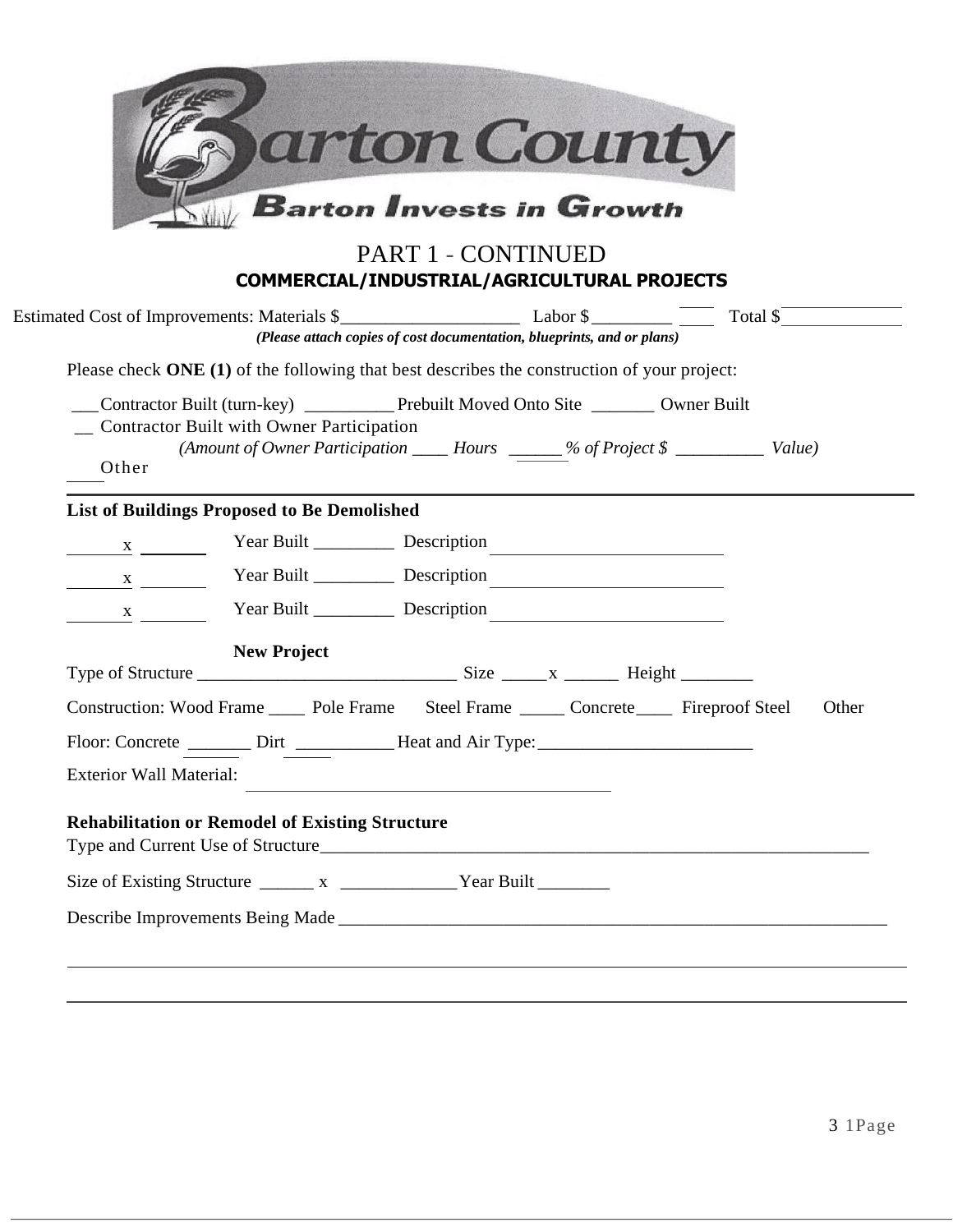



*Ba r ton i ray st s in G row th* 

### PART 1 - CONTINUED

## BARTON COUNTY NEIGHBORHOOD REVITALIZATION PLAN APPLICATION FOR TAX REBATE

\_\_\_\_\_\_\_\_\_\_\_\_\_\_\_\_\_\_\_\_\_\_\_\_\_ , acknowledge that I have received, read, and understand all the content in the Barton County Neighborhood Revitalization Plan. I do herby agree to follow all application procedures and criteria. I understand that this application will be void one year from the date below if improvements or construction has not been started. I also understand that I am not eligible for any tax rebates unless or until the project is completed in its entirety. I will be able to request a one (1) time, one (1) year extension after construction has begun to complete the project. I further understand that any taxing entity may terminate this agreement with thirty (30) days' notice at any time. I understand that failure to follow all proper procedures, meet stated deadlines for submittal of applications, and all other requirements of the Barton County Neighborhood Revitalization Plan will result in the immediate removal of my property from the program and all future rebates will be forfeited.

| <b>Signature of Property Owner</b> |                                                                  |  |       | Date-                                                                                                  |          |                                                                                                                                                                                                                                                                                                                     |       |  |
|------------------------------------|------------------------------------------------------------------|--|-------|--------------------------------------------------------------------------------------------------------|----------|---------------------------------------------------------------------------------------------------------------------------------------------------------------------------------------------------------------------------------------------------------------------------------------------------------------------|-------|--|
|                                    |                                                                  |  |       | <b>OFFICE USE ONLY</b>                                                                                 |          |                                                                                                                                                                                                                                                                                                                     |       |  |
|                                    |                                                                  |  |       | Non-Refundable Application Fee received? _____________YES (Cash, Check No _________________________ NO |          |                                                                                                                                                                                                                                                                                                                     |       |  |
|                                    | recent certified Appraised and Assessed Valuation is as follows: |  |       |                                                                                                        |          | Based upon the submitted information the minimum investment amount will be met? _YES _NO The most                                                                                                                                                                                                                   |       |  |
| Appraised Value                    |                                                                  |  |       | <b>Assessed Value</b>                                                                                  |          |                                                                                                                                                                                                                                                                                                                     |       |  |
|                                    |                                                                  |  |       |                                                                                                        |          | $\frac{1}{2}$ $\frac{1}{2}$ $\frac{1}{2}$ $\frac{1}{2}$ $\frac{1}{2}$ $\frac{1}{2}$ $\frac{1}{2}$ $\frac{1}{2}$ $\frac{1}{2}$ $\frac{1}{2}$ $\frac{1}{2}$ $\frac{1}{2}$ $\frac{1}{2}$ $\frac{1}{2}$ $\frac{1}{2}$ $\frac{1}{2}$ $\frac{1}{2}$ $\frac{1}{2}$ $\frac{1}{2}$ $\frac{1}{2}$ $\frac{1}{2}$ $\frac{1}{2}$ |       |  |
| Land                               | Improvement                                                      |  | Total |                                                                                                        | Land     | Improvement                                                                                                                                                                                                                                                                                                         | Total |  |
| <b>TREASURER'S OFFICE</b>          |                                                                  |  |       |                                                                                                        |          |                                                                                                                                                                                                                                                                                                                     |       |  |
|                                    |                                                                  |  |       |                                                                                                        |          |                                                                                                                                                                                                                                                                                                                     |       |  |
|                                    |                                                                  |  |       | property taxes owed by the above property owner are hereby current.                                    |          |                                                                                                                                                                                                                                                                                                                     |       |  |
|                                    |                                                                  |  |       |                                                                                                        | Initials |                                                                                                                                                                                                                                                                                                                     | Date  |  |
| <b>COUNTY CLERK'S OFFICE</b>       |                                                                  |  |       |                                                                                                        |          |                                                                                                                                                                                                                                                                                                                     |       |  |
|                                    |                                                                  |  |       |                                                                                                        |          |                                                                                                                                                                                                                                                                                                                     |       |  |
|                                    |                                                                  |  |       |                                                                                                        |          |                                                                                                                                                                                                                                                                                                                     |       |  |

Initials Date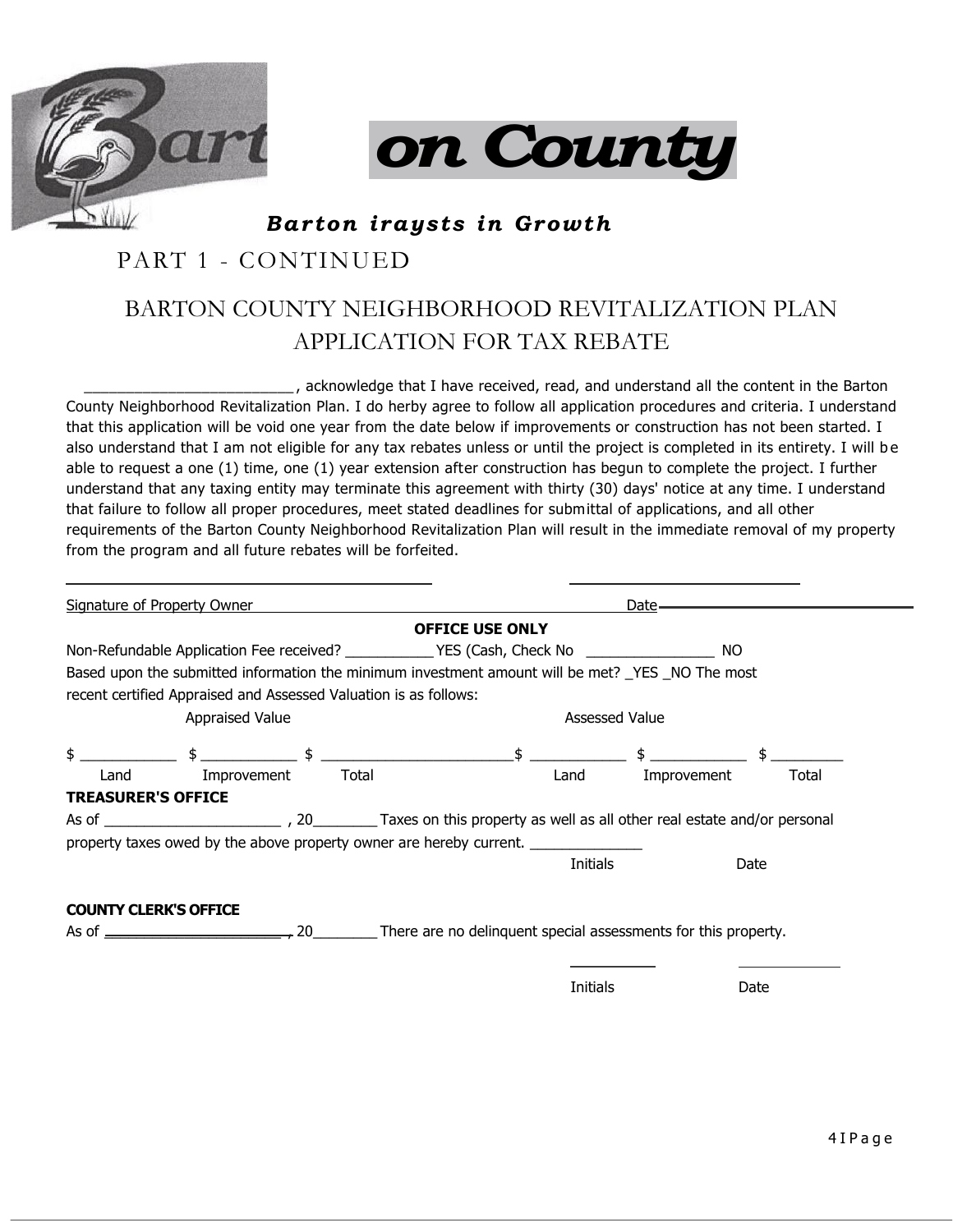

### PART 2 - PROJECT COMPLETION

|                                                                                                               | Part 2 — Project Completion must be filed in the Office of the County Appraiser by January 31st of the year                                                                                                                       |  |  |  |  |
|---------------------------------------------------------------------------------------------------------------|-----------------------------------------------------------------------------------------------------------------------------------------------------------------------------------------------------------------------------------|--|--|--|--|
| following the year the construction was completed or project will be ineligible for tax rebate. Any and all   |                                                                                                                                                                                                                                   |  |  |  |  |
| financial information reported on this form will be considered confidential and will not be subject to public |                                                                                                                                                                                                                                   |  |  |  |  |
| disclosure as provided in K.S.A. $45-221(b)$ .                                                                |                                                                                                                                                                                                                                   |  |  |  |  |
|                                                                                                               |                                                                                                                                                                                                                                   |  |  |  |  |
|                                                                                                               |                                                                                                                                                                                                                                   |  |  |  |  |
|                                                                                                               |                                                                                                                                                                                                                                   |  |  |  |  |
|                                                                                                               | Final Improvement Costs: _________________(Make sure to attach copies of all construction costs when submitting Part 2)                                                                                                           |  |  |  |  |
|                                                                                                               |                                                                                                                                                                                                                                   |  |  |  |  |
|                                                                                                               | FOR OFFICE USE ONLY                                                                                                                                                                                                               |  |  |  |  |
| For Review by All Applicable Entities                                                                         |                                                                                                                                                                                                                                   |  |  |  |  |
|                                                                                                               | Taxing Entities' Building Inspector Proceed ______________ Do NOT Proceed ___                                                                                                                                                     |  |  |  |  |
|                                                                                                               |                                                                                                                                                                                                                                   |  |  |  |  |
|                                                                                                               |                                                                                                                                                                                                                                   |  |  |  |  |
|                                                                                                               | Taxing Entity or City Administrator Proceed _______________ Do NOT Proceed ___                                                                                                                                                    |  |  |  |  |
|                                                                                                               |                                                                                                                                                                                                                                   |  |  |  |  |
| Taxing Entity or City Utility Dept. Proceed ________________ Do NOT Proceed ___                               |                                                                                                                                                                                                                                   |  |  |  |  |
|                                                                                                               |                                                                                                                                                                                                                                   |  |  |  |  |
| <b>County Appraiser</b>                                                                                       |                                                                                                                                                                                                                                   |  |  |  |  |
| Appraised Value                                                                                               | Assessed Value                                                                                                                                                                                                                    |  |  |  |  |
| $\frac{1}{2}$ $\frac{1}{2}$ $\frac{1}{2}$ $\frac{1}{2}$ $\frac{1}{2}$                                         | and the state of the state of the state of the state of the state of the state of the state of the state of the<br>The state of the state of the state of the state of the state of the state of the state of the state of the st |  |  |  |  |
| Land<br>Improvement<br>Total                                                                                  | Land<br>Improvement<br>Total                                                                                                                                                                                                      |  |  |  |  |
| Increased Property Value due to the improvements: \$                                                          | Assessed Value Increase: __________                                                                                                                                                                                               |  |  |  |  |
| This project meets the requirements for a tax rebate: YES _______________________ NO                          |                                                                                                                                                                                                                                   |  |  |  |  |
| BY                                                                                                            | <b>DATE</b><br><u> 1989 - Johann Barn, fransk politik (</u>                                                                                                                                                                       |  |  |  |  |
| {Barton County Appraiser's Office)                                                                            |                                                                                                                                                                                                                                   |  |  |  |  |